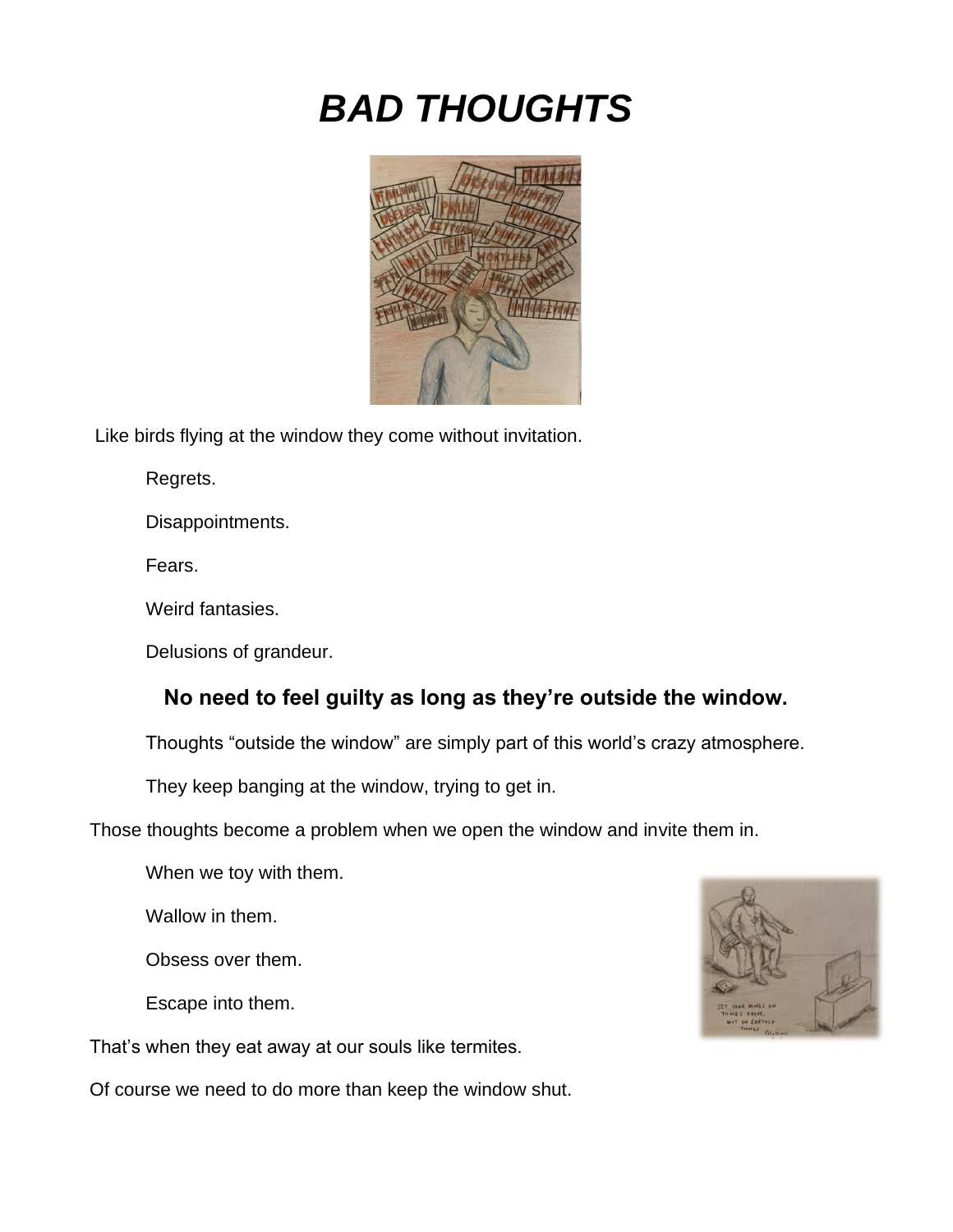**We need to focus our minds on "the one thing needful".**



*If then you have been raised with Christ, seek the things that are above, where Christ is, seated at the right hand of God.*

*Set your minds on things that are above, not on things that are on earth.*

*For you have died, and your life is hid with Christ in God. When Christ who is our life appears, then you also will appear with him in glory.*

**We also need to swat down the bad thoughts that fly in by the back door.**



*Put to death therefore what is earthly in you: fornication, impurity, passion, evil desire, and covetousness, which is idolatry. On account of these the wrath of God is coming on the sons of disobedience. In these you once walked, when you lived in them. But now put them all away: anger, wrath, malice, slander, and foul talk from your mouth. Do not lie to one another, seeing that you have put off the old nature with its practices and have put on the new nature, which is being renewed in knowledge after the image of its creator.*

**If we are in God's kingdom the bitter divisions of the world out there have no place in our lives.**



*Here there cannot be Greek and Jew, circumcised and uncircumcised, barbarian, Scyth'ian, slave, free man, but Christ is all, and in all.*